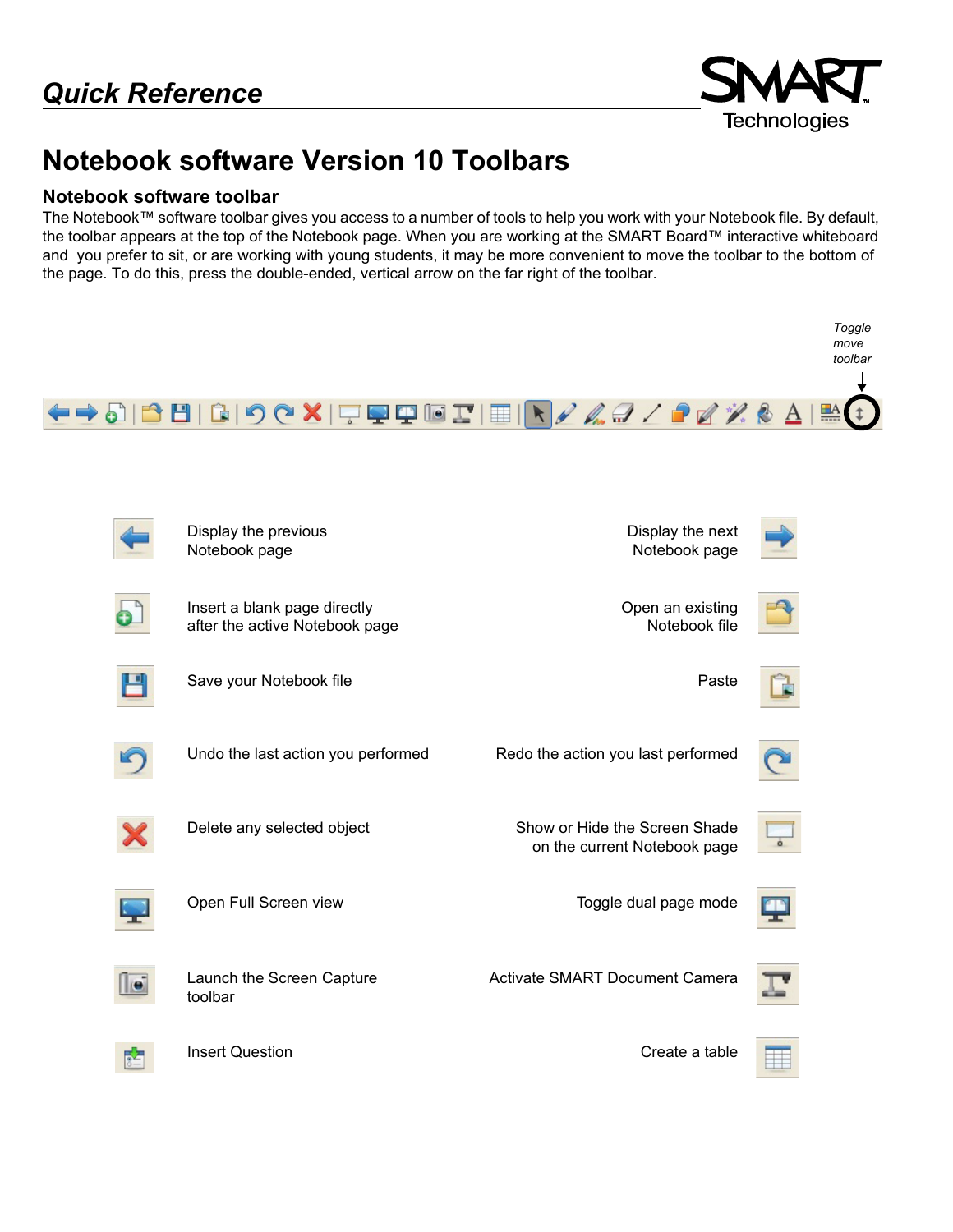

### **Full Screen Toolbar**

The Full Screen toolbar allows you to work with your Notebook file while in full screen mode.







Display the previous Notebook page Display a menu of more options, for example the Screen Shade, shapes or pen options



Display the next Notebook page Exit full screen

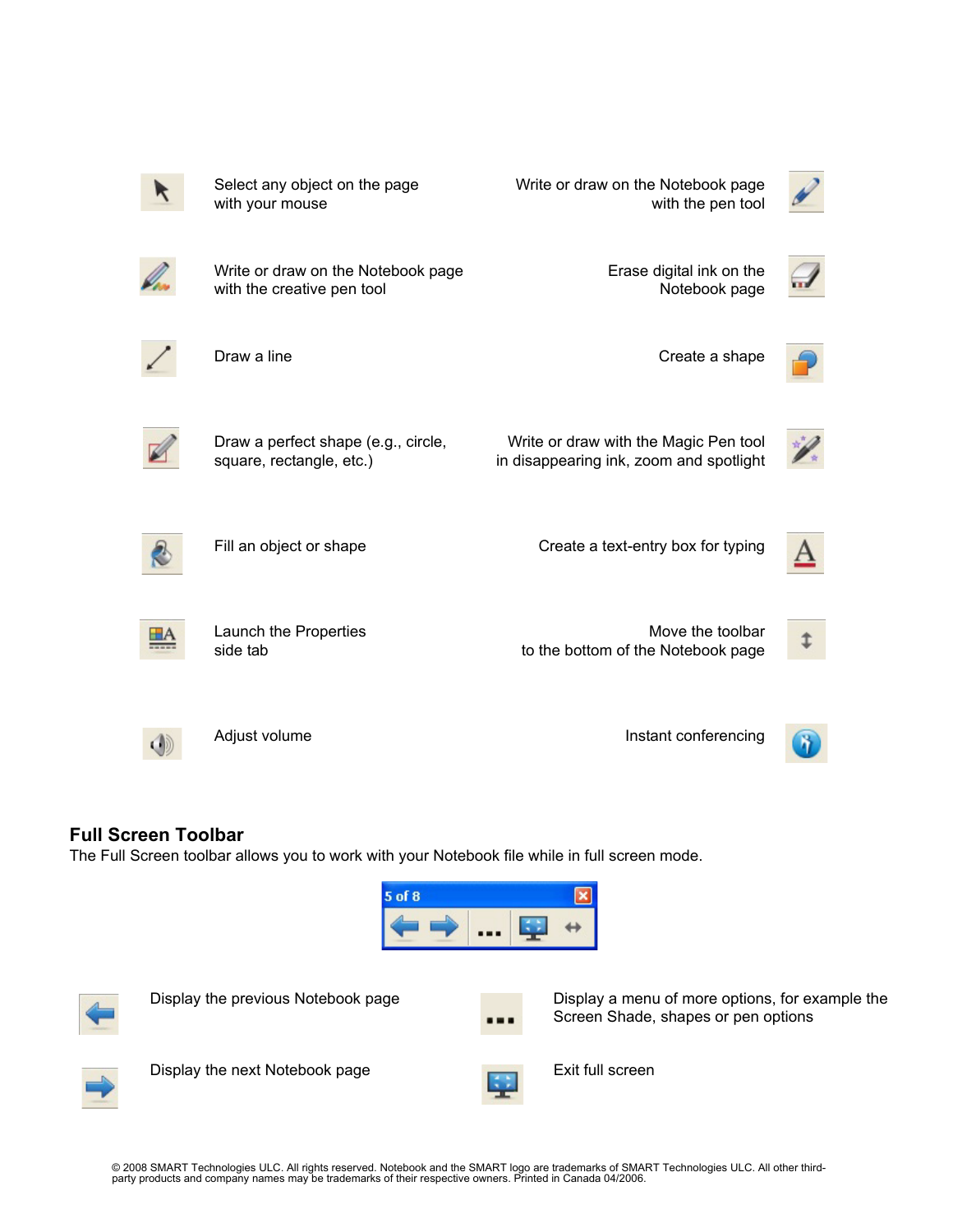# *Quick Reference*



### **Side Tabs**

There are four tabs on the side of the Notebook interface (shown below on the right-hand side of the work area). Click the double-ended horizontal arrow to move the tabs from one side of the work area to the other.



You can hide the side tabs from view when you have finished working with them by checking the Auto-hide check box.

Click the double-ended, horizontal arrow to move these four tabs from one side of the page to the other. The tabs below are shown on the left-hand side of the work area.